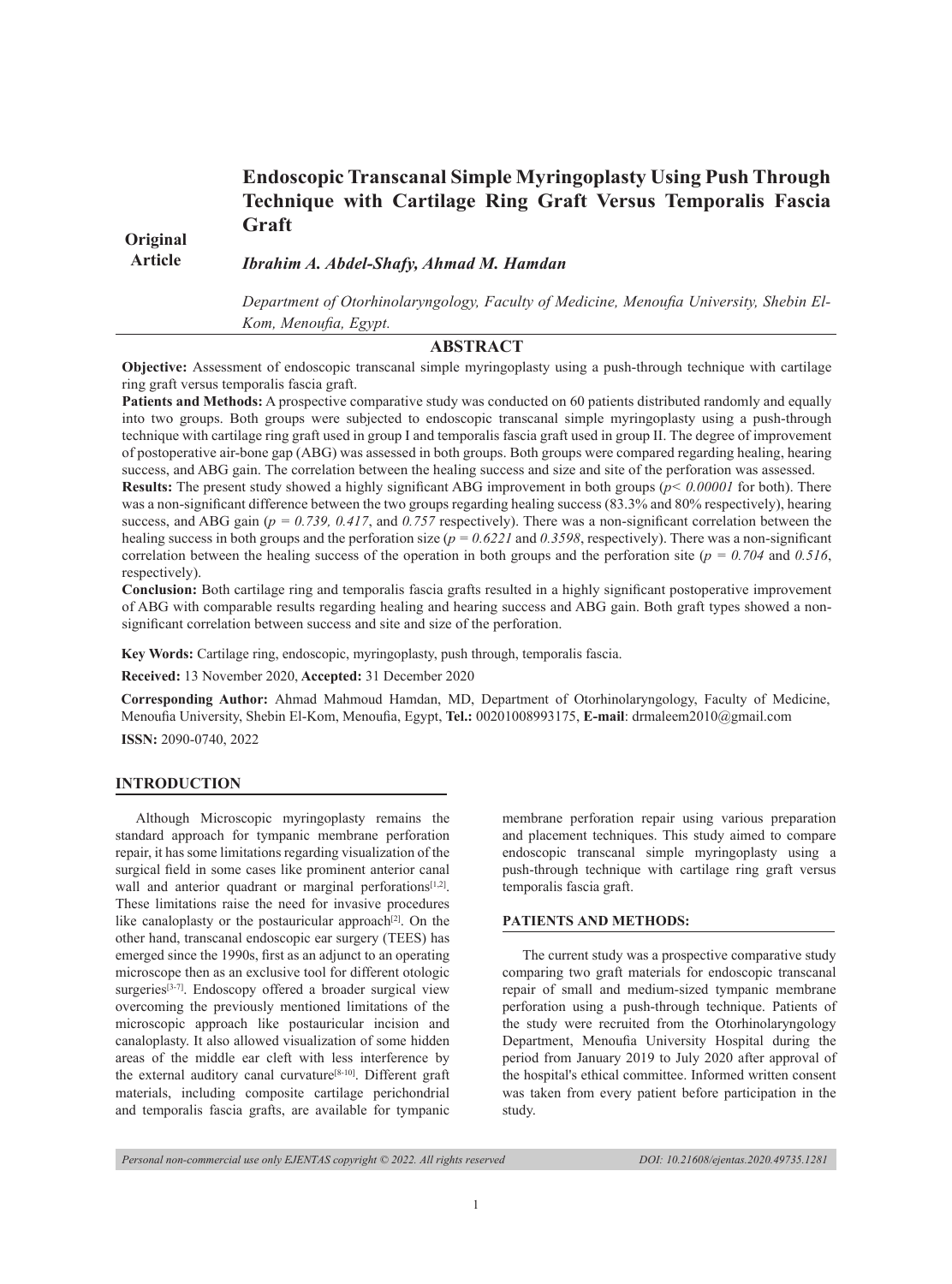To be included in the study, patients aged between 18 and 70 years old with an absence of otorrhea at least for three months and lack of inflammation or infection in middle-ear mucosa and mastoid air cells. Patients should have small to medium-sized dry central perforation. Patients with other ear pathologies like cholesteatoma or ossicular disruption, and patients with surgical unfitness like bleeding tendency and uncontrolled systemic diseases were excluded from the study.

All patients were assessed preoperatively by history taking and complete ENT examination. Otoscopic and microscopic examination of the ear was performed for every patient to confirm the site and size of the perforation and state of middle ear mucosa. The perforation site was either small (occupying less than a quadrant of the tympanic membrane) or medium (occupying less than two quadrants of the tympanic membrane). The perforation site was either central, predominantly anterior, or predominantly posterior. Audiological evaluation by pure tone audiometry was done to assess the type and degree of hearing loss with air-bone gap (ABG) measurement. Routine preoperative investigations were done for every patient, including complete blood picture, hepatic, renal, bleeding, and coagulation profiles.

Sixty patients were included in the study and were randomly and equally divided into two equal groups by block randomization method using 30 blocks of two. Each block has 2 patterns, one of them was selected randomly using a computer excel program. Both groups were operated under general anesthesia with endotracheal intubation and subjected to endoscopic transcanal simple myringoplasty using a push-through technique. The grafting material was a cartilage ring in group I and temporalis facia in group II.

#### *Graft harvesting and preparation*:

The cartilage-perichondrium graft in group I was harvested from tragal cartilage. The tragus was injected with 2% lignocaine (to minimize postoperative pain) and 1:100,000 adrenalin drug (to minimize bleeding). An incision was made along the free edge of the tragus, and the subcutaneous tissue was dissected to the lateral border of the cartilage and its perichondrium. The cartilage was then harvested with its attached perichondrium, with the donor site closed using non-absorbable sutures. The perichondrium was left attached to the concave side of the cartilage (Figure 1-A). The graft was approximately 12–15 mm in diameter. A circular piece of cartilage was cut from the center of the cartilage on the convex side using a number 15 scalpel blade or the sharp edge of an ear speculum. The cut circular piece of cartilage was removed with gentle dissection, avoiding laceration of the attached perichondrial sheet. This technique yielded a perichondrial sheet with an attached peripheral cartilage ring

(Figure 1-B). According to the periphery needed, the cartilage ring was trimmed, preserving a good rim of a firm, elastic, and intact cartilage (2–3 mm) with the graft's size a little larger than the membrane tensa size. The temporalis fascia graft in group II was harvested through a 2 cm postaural incision in the temporal region of the scalp after infiltrating with 2% lignocaine (to minimize postoperative pain) and 1:100,000 adrenalin drug (to minimize bleeding). The graft is then dried under a heating lamp (Figure 2) and trimmed to fit the perforation size. The incision for graft harvesting was closed using non-absorbable sutures.

#### *Surgical technique*:

Telescopes of 0 and 30 degrees with diameters of 2.7 and 4 mm were used for the endoscopic approach. The perforation margin and anterior annulus were visualized through endoscopy. The perforation margin was circumferentially freshened using a pick or a sickle knife. In group I, cartilage ring graft was pushed through the perforation and placed in an underlay manner medial to the tympanic membrane remnant with the cartilage ring resting in the tympanic sulcus and facing medially and perichondrium facing laterally, leaving the cartilage ring resting in the tympanic annulus and on the medial wall of the middle ear without the need for gel foam packing of the middle ear. In group II, the middle ear cavity was tightly packed with an absorbable gelatin sponge (Pfizer Inc, NY, US) through the perforation. The tubal orifice was plugged with gel foam to prevent the graft's medialization because of negative pressure produced by sniffing. Then the temporalis fascia graft was pushed through the perforation and placed in an underlay manner medial to the tympanic membrane remnant. Absorbable gelatin sponge pledgets soaked with antibiotic drops were placed lateral to the graft in the external auditory canal.

#### *Postoperative care*:

The patients were discharged the next morning on a 10-day course of oral amoxicillin-clavulanic acid. At the end of the 10th postoperative day, the Gelfoam was sucked from the external ear canal to avoid a granulomatous reaction. Three weeks later, the patients were encouraged to start doing gentle Valsalva maneuvers. The patients were followed for three months with pure tone audiometry performed for every patient at the end of the follow-up period.

### *Outcomes*:

Successful graft acceptance was defined as full, intact healing of the tympanic membrane without perforation. Assessment of hearing improvement was based on the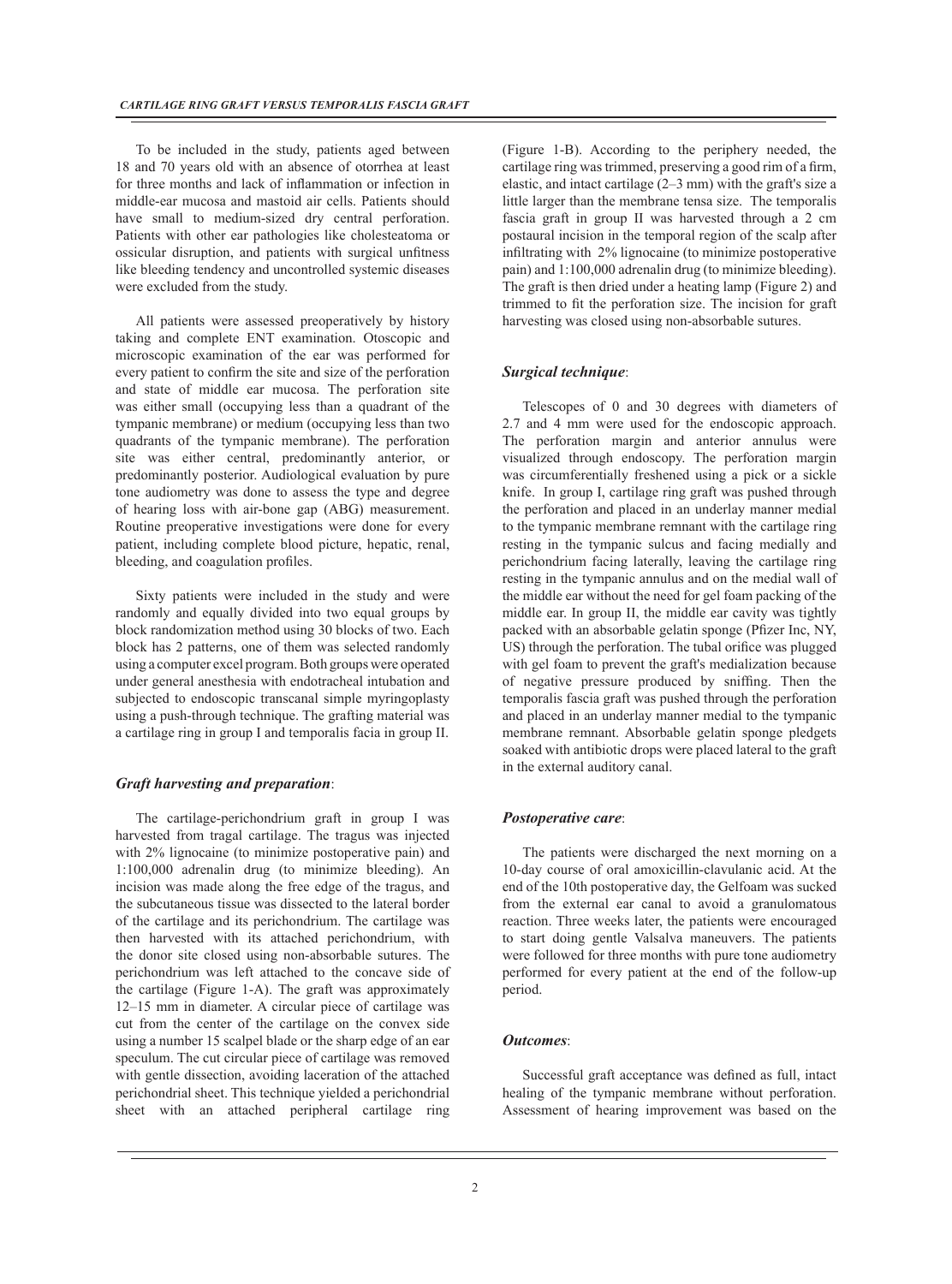audiogram performed at three months postoperative. The ABG closure to within 20 dB was considered as hearing success. ABG gain was defined as the difference between the pre and postoperative ABGs. Results were analyzed by comparing pre and postoperative ABGs in both groups. Both groups were compared regarding healing and hearing success and ABG gain. The healing success of both groups was correlated with the size and site of the perforation

#### *Statistical Analysis***:**

Data were collected, tabulated, and statistically analyzed using an IBM personal computer with Statistical Package of Social Science (SPSS) version 22, IBM Corp, Armonk, NY, USA. Descriptive statistics for quantitative data were presented as mean  $(X)$  and standard deviation (SD). Qualitative data were presented as numbers (No.) and percentages  $(\%)$ . Data turned up to be non-normally distributed according to the Kolmogorov-Smirnov test. Mann-Whitney U test was used to compare quantitative data of both groups. Chi-squared  $(\gamma 2)$  and Fisher Exact tests were used to study the relationship between two qualitative variables. Wilcoxon signed-rank test was used to compare preoperative and postoperative quantitative data of each group. A two-sided p-value of  $(*0.05*)$  was considered statistically significant while a p-value of less than 0.001 was considered statistically highly significant.

**Table 1:** Demographic and clinical data of both study groups.

#### **RESULTS:**

The current study included 60 patients distributed equally as two groups subjected to endoscopic transcanal simple myringoplasty using a push-through technique with cartilage ring graft in group I and temporalis fascia graft in group II. Group I included 19 (63.3%) males and 11 (36.7%) females with a mean age of  $29.7 \pm 9.88$ SD years. Group II included 16 (53.3%) males and 14  $(46.7\%)$  females with a mean age of  $30.3 \pm 10.26$  SD years. There was a non-significant difference between the two study groups regarding age, sex, size, and site of the perforation and preoperative air-bone gap (0.912, 0.432, 0.196, 0.548, and 0.992, respectively) (Table 1).

The present study showed a highly significant improvement in the air-bone gap in both groups  $(p< 0.00001$  for both) (Table 2). There was a nonsignificant difference between the two groups regarding healing success (83.3% and 80%, respectively), hearing success, and ABG gain (*p = 0.739, 0.417*, and *0.757*) (Table 3)

In the current study, there was a non-significant correlation between the healing success in both groups and the perforation size ( $p = 0.622$  and 0.36, respectively) (Table 4). There was a non-significant correlation between the healing success in both groups and the perforation site (*p = 0.704* and *0.516*, respectively) (Table 5).

| Item                |                  | Group I $(30)$   |               |                  | Group II $(30)$ |                        | $P$ value |
|---------------------|------------------|------------------|---------------|------------------|-----------------|------------------------|-----------|
|                     |                  | N <sub>0</sub>   | $\frac{0}{0}$ | No               | $\frac{0}{0}$   | Chi square test        |           |
| Gender              | Male             | 19               | 63.3          | 16               | 53.3            | 0.6171.                | 0.432     |
|                     | Female           | 11               | 36.7          | 14               | 46.7            |                        |           |
| Size of perforation | Small            | 12               | 40            | 17               | 56.7            | 1.6685                 | 0.196.    |
|                     | Medium           | 18               | 60            | 13               | 43.3            |                        |           |
| Site of perforation | Mainly anterior  | 12               | 40            | 10               | 33.3            | 1.204                  | 0.548     |
|                     | Mainly posterior | 8                | 26.7          | 12               | 40              |                        |           |
|                     | Central          | 10               | 33.3          | 8                | 26.7            |                        |           |
|                     |                  | $Mean \pm SD$    |               | $Mean \pm SD$    |                 | Mann Whitney<br>U test |           |
| Age                 |                  | $29.7 \pm 9.88$  |               | $30.3 \pm 10.26$ |                 | $Z = -0.111$           | 0.912     |
| Preoperative ABG    |                  | $27.17 \pm 4.68$ |               | $29.33 \pm 4.3$  |                 | $Z = 0.007$            | 0.992     |

|  |  |  |  |  | Table 2: Comparison between preoperative and postoperative air bone gap in both study groups: |  |  |  |
|--|--|--|--|--|-----------------------------------------------------------------------------------------------|--|--|--|
|--|--|--|--|--|-----------------------------------------------------------------------------------------------|--|--|--|

| Group    | Preoperative ABG<br>Mean $\pm$ SD | Postoperative ABG<br>Mean $\pm$ SD | Wilcoxon signed rank $P value$<br>test |                |
|----------|-----------------------------------|------------------------------------|----------------------------------------|----------------|
| Group I  | $27.17 \pm 4.68$                  | $16.5 \pm 4.76$                    | $Z = 5.70679$                          | $\leq 0.00001$ |
| Group II | $29.33 \pm 4.30$                  | $17.83 \pm 5.68$                   | $Z = 5.61069$                          | $\leq 0.00001$ |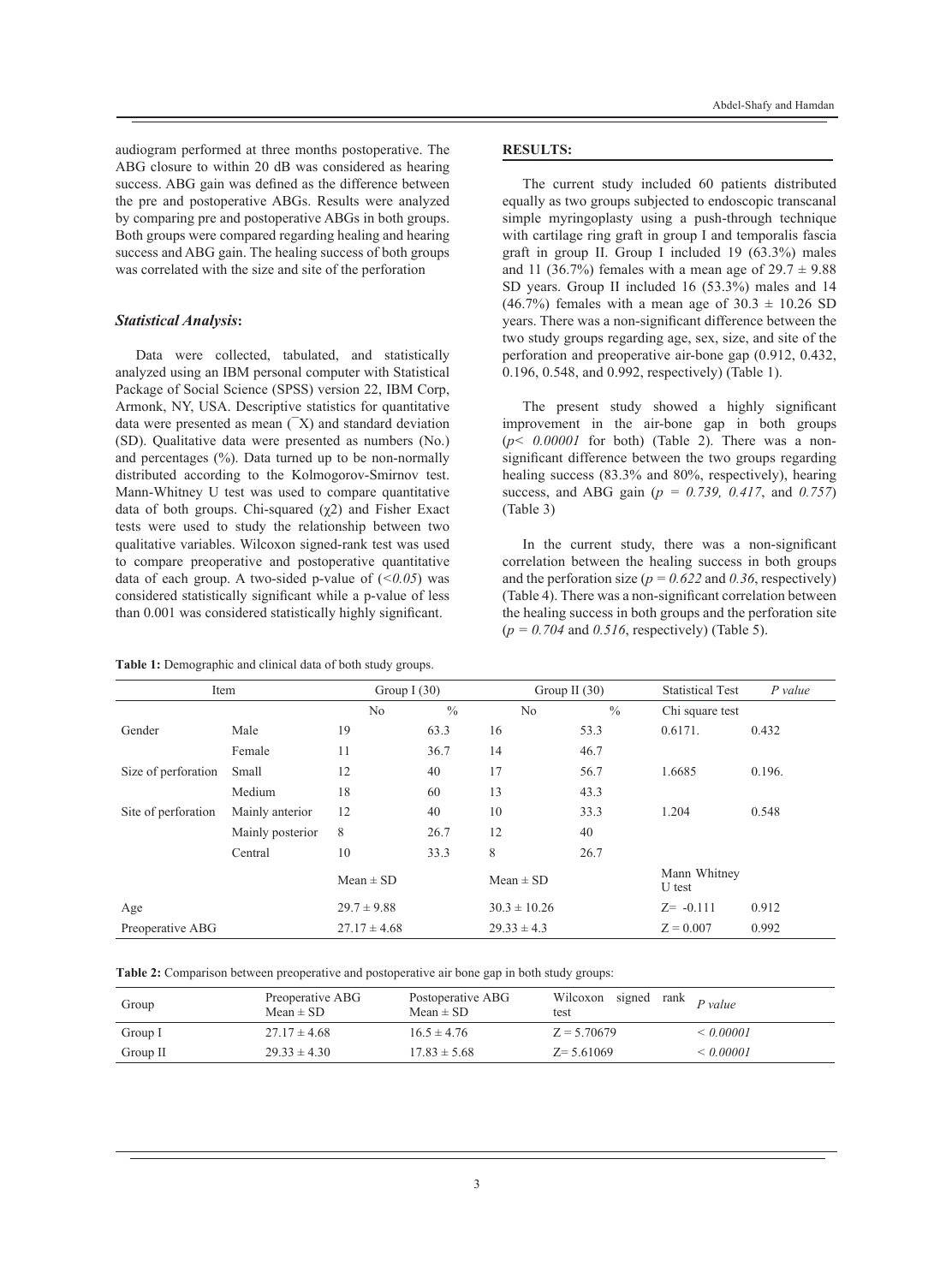| Parameter       |       | Group I       |               | Group II       |      | <b>Statistical Test</b> | P value |
|-----------------|-------|---------------|---------------|----------------|------|-------------------------|---------|
|                 |       | No            | $\frac{0}{0}$ | N <sub>0</sub> | $\%$ | Chi square test         |         |
| Healing success | $+ve$ | 25            | 83.3          | 24             | 80   | 0.1113                  | 0.739   |
|                 | -ve   | 5             | 16.7          | 6              | 20   |                         |         |
| Hearing success | $+ve$ | 21            | 70            | 18             | 60   | 0.6593                  | 0.417   |
|                 | $-ve$ | 9             | 30            | 12             | 40   |                         |         |
|                 |       | $Mean \pm SD$ |               | $Mean \pm SD$  |      | Mann Whitney U test     |         |
| ABG gain        |       | 11.33333333   |               | 10.83333333    |      | 0.31047.                | 0.757   |
|                 |       | 4.535935697   |               | 5.099583035    |      |                         |         |

**Table 3:** Comparison between study groups regarding postoperative outcomes:

**Table 4:** Correlation between the success of the operation and size of the perforation

| Group    | Size of perforation | Completely healed | Partially healed | Fisher Exact Test P value |
|----------|---------------------|-------------------|------------------|---------------------------|
| Group I  | Small               |                   |                  | 0.6221                    |
|          | Medium              | 14                |                  |                           |
| Group II | Small               |                   |                  | 0.3598                    |
|          | Medium              |                   |                  |                           |

**Table 5:** Correlation between the success of the operation and site of the perforation

| Group    | Size of perforation   | Completely healed | Partially healed | Fisher Exact Test P value |
|----------|-----------------------|-------------------|------------------|---------------------------|
| Group I  | Mainly anterior (12)  | 9                 |                  | 0.704                     |
|          | Mainly posterior (8)  |                   |                  |                           |
|          | Central $(10)$        | 9                 |                  |                           |
| Group II | Mainly anterior (10)  |                   |                  | 0.516                     |
|          | Mainly posterior (12) |                   |                  |                           |
|          | Central $(8)$         | $\mathbf{6}$      |                  |                           |



**Fig. 1:** Cartilage ring graft: A: Perichondrial side, B: Cartilaginous ring side



**Fig. 2:** Temporalis fascia graft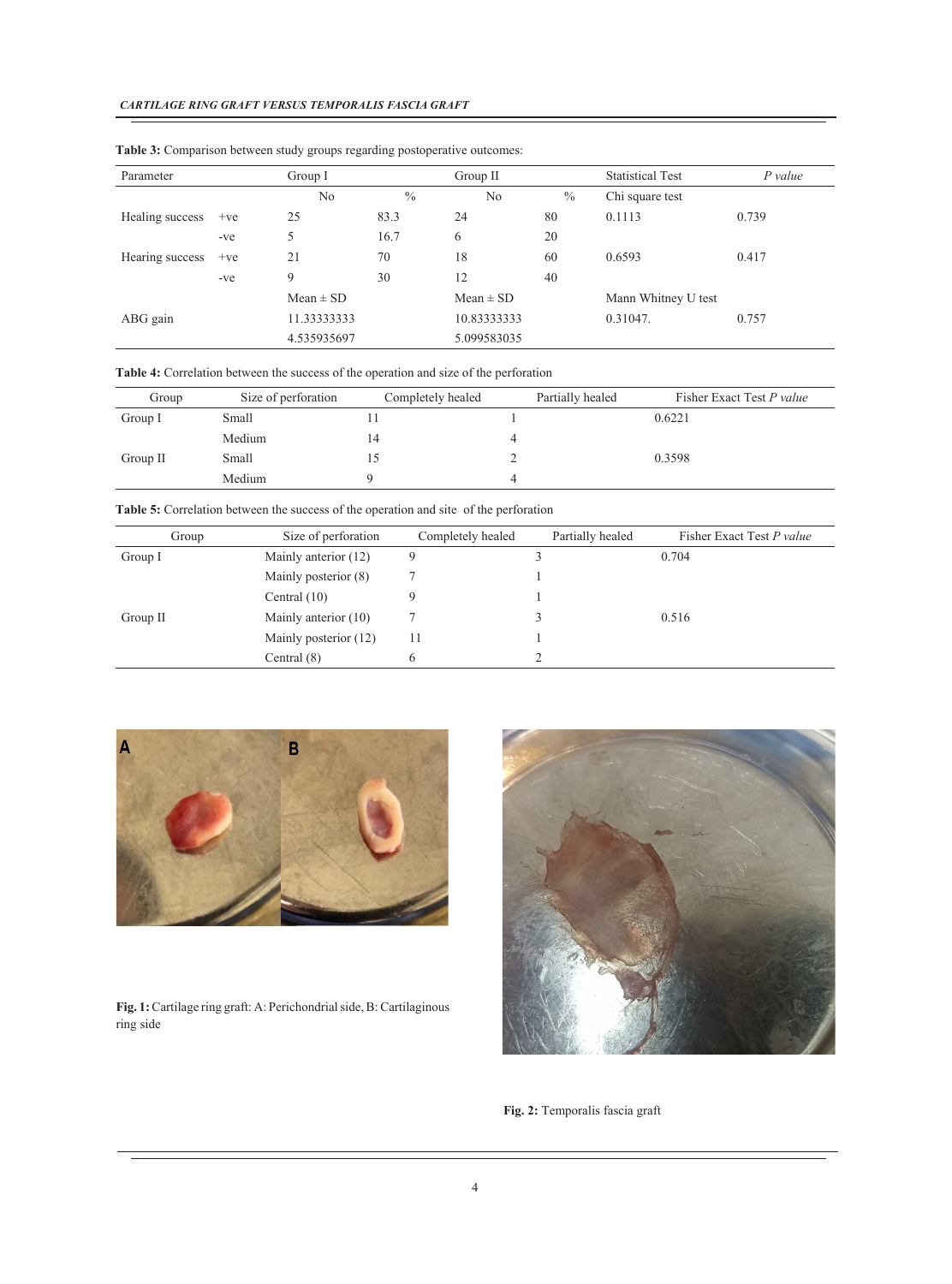#### **DISCUSSION**

Endoscopic type I tympanoplasty was initially introduced in the 1990s, and the extensive spread of this practice can be easily observed over the last years with variable techniques and graft materials. In the current study, we adopted the endoscopic approach to repair small and medium-sized tympanic membrane perforation. Several studies have compared endoscopic and microscopic tympanoplasty. A meta-analysis conducted by Tseng *et al*<sup>[12]</sup> reported comparable tympanic membrane closure rates and hearing results for endoscopic and microscopic<br>tympanoplasty. Patients receiving endoscopic tympanoplasty. Patients receiving endoscopic tympanoplasty had a lower canaloplasty rate and more favorable cosmetic results than those receiving microscopic tympanoplasty. Another meta-analysis conducted by Pap *et al*.<sup>[11]</sup> showed that the surgical outcomes of endoscopic type I tympanoplasty in terms of graft healing, postoperative hearing, and operative duration were comparable to microscopic type I tympanoplasty. Regarding cosmetic results, the endoscopic group had more desirable results, mainly due to a significantly lower incidence of canaloplasty. Similarly, Manna *et al*. [13], in a metaanalysis of outcomes following tympanoplasty and stapes surgery using endoscopic versus microscopic approach, reported that audiological, functional, and complications outcomes were similar, if not superior, for the endoscopic approach to both tympanoplasty and stapes surgery compared to the microscopic approach. Tympanoplasty patients undergoing the endoscopic approach had lower canaloplasty rates, better cosmetic outcomes, and shorter operative durations. This metaanalysis supported the use of endoscopic techniques for tympanoplasty and stapes surgery.

In the current study, we used the push-through technique without raising tympanomeatal flap. Several studies have compared the push-through technique with the traditional tympanomeatal elevation technique. El-Hennawi *et al*. [14] evaluated 56 patients with small anterior tympanic membrane perforations. Perforations were repaired with an endoscopic pushthrough technique  $(n = 28)$  or a microscopic underlay technique ( $n = 28$ ). They found that the endoscopic push-through technique for anterior tympanic membrane perforations was as effective as microscopic underlay myringoplasty, with being less invasive and having less operative duration. Erden and Gülşen<sup>[15]</sup> evaluated surgical and audiological outcomes of pushthrough myringoplasty and microscopic underlay cartilage tympanoplasty in repairing anterior tympanic membrane perforations. They found that push-through myringoplasty yielded shorter operative duration and fewer postoperative complications and morbidity and may serve as an efficient alternative to conventional

microscopic underlay technique in treating anterior tympanic membrane perforations, with comparable graft healing rates and audiological outcomes.  $Lou^{[16]}$ assessed 93 pediatric patients with perforation who underwent myringoplasty. Patients were randomized between cartilage push-through and underlay fascia grafts. They found that endoscopic cartilage pushthrough and underlay fascia graft myringoplasty had comparable hearing results in pediatric patients; However, they found that the push-through technique without the elevation of a tympanomeatal flap exhibited better long-term graft success rate compared to underlay fascia graft.

In the current study, we compared two graft materials: temporalis facia and cartilage ring grafts. The temporalis facia graft has been considered as a standard graft material for many otologists; however, the use of cartilage tympanoplasty has been evolving over the past years. Several studies have compared cartilage and fascia tympanoplasty with several studies comparing their healing and hearing results. Mohammad *et al*. [17], in their systematic review, found that tympanoplasty using cartilage with or without perichondrium had a better morphological outcome than tympanoplasty using temporalis fascia. However, there was no statistically significant difference in hearing outcomes between the two grafts. In their meta-analysis, Yang *et al*. [18] found that tympanoplasty using cartilage grafts had a better graft healing than using temporalis fascia grafts. There were no significant differences between cartilage grafts and temporalis fascia grafts for hearing outcomes. Contrary to the sliced cartilage sub-group, full-thickness cartilage grafts generated better hearing outcomes than temporalis fascia grafts. Jalali *et al*. [19] conducted a meta-analysis and found that cartilage grafting seemed to show a higher graft integration rate than temporalis fascia grafting. Both cartilage and fascia tympanoplasty provided similar improvements in the hearing outcome postoperatively.

In the current study, we found a comparable healing success rate between cartilage ring and temporalis facia grafts (83.3% and 80%, respectively) with a non-significant difference regarding hearing success or ABG gain. Both graft materials showed a highly significant postoperative improvement of ABG with no significant correlation between the healing success at one hand and the size or site of the perforation on the other hand. Some studies have evaluated the cartilage ring grafts for the repair of tympanic membrane perforation. Debasish *et al*. [20] proposed using a composite graft of tragal perichondrium supported by a ring of cartilage peripherally for the closure of big central and subtotal perforation by tympanoplasty using underlay technique. They found an overall graft take rate of 93.33%. Albirmawy<sup>[21]</sup> evaluated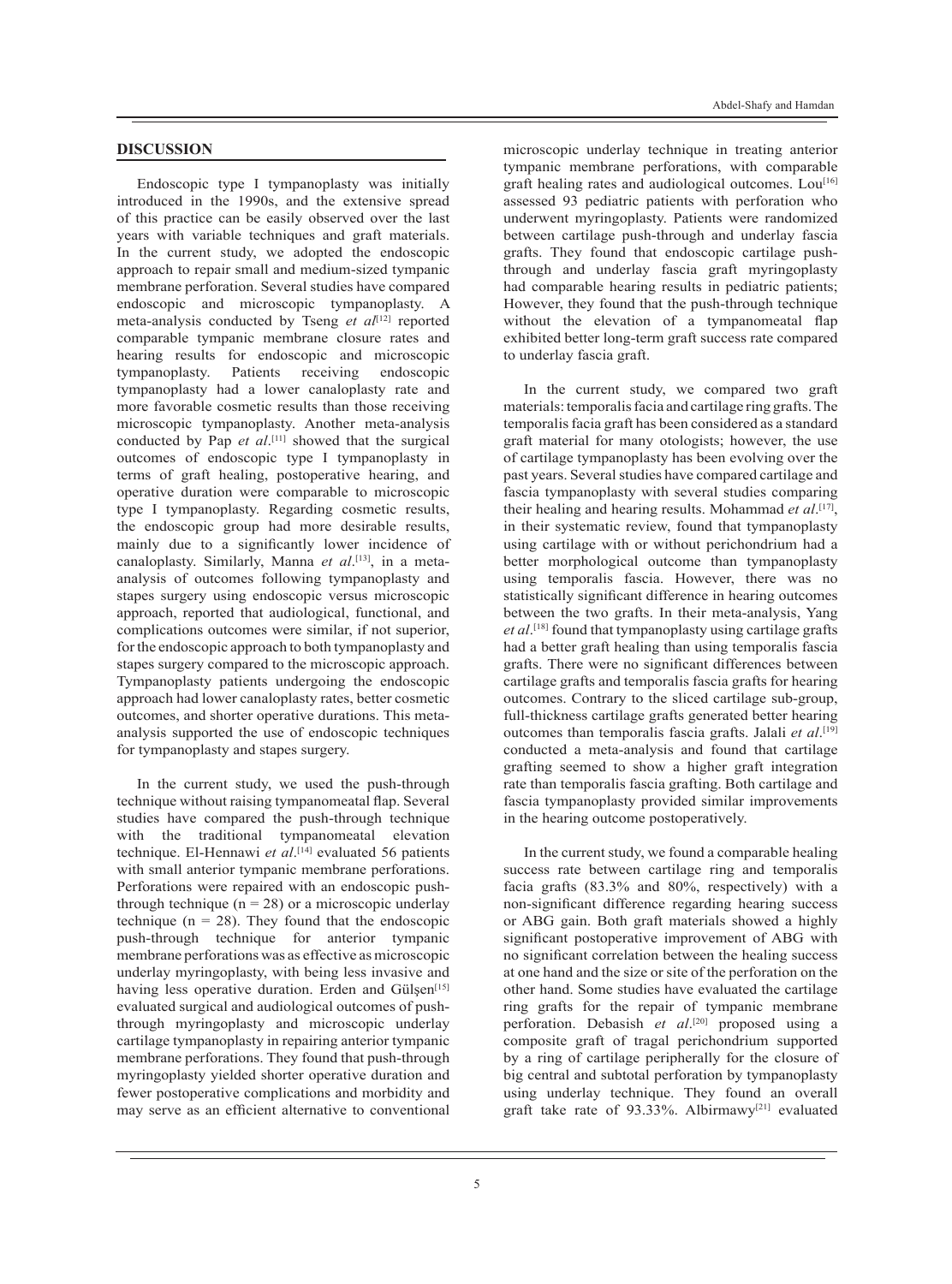the anatomical and audiological outcomes of primary type one tympanoplasty performed with a composite cartilage-perichondrium 'ring' graft. He compared these outcomes with the outcomes of temporalis fascia graft in children. He found that cartilage-perichondrium composite ring graft yielded good anatomical and functional results. The anatomical results obtained using this graft were superior to those for temporalis fascia. The ring graft group had equivalent, if not better, postoperative audiometric results than the temporalis fascia group.

Albirmawy[21] attributed the better surgical outcomes of cartilage ring graft to the fact that the presence of a firm yet malleable peripheral cartilaginous ring fits and stabilizes the graft within the tympanic bony annulus under the tympanic membrane fibrous annulus. This stabilization makes the graft resistant to the retraction by negative middle ear pressure, lateralization, with no blunting. The lack of a large central cartilaginous disc enables the stretched perichondrium to be freely mobile with better compliance. This graft design gave morphological and audiological outcomes similar to the natural tympanic membrane. The limitations of this study included a relatively small sample size. All the cases meeting the inclusion criteria at the otorhinolaryngology outpatient clinic during the study period were included in the study without a preliminary sample size assessment. Another limitation was the short follow up periods of three months. Larger studies with longer follow-up periods are required for better assessment of the anatomical and functional outcomes at a long term scale.

### **CONCLUSION**

The endoscopic transcanal approach with push-through technique is an effective approach for repairing small and medium-sized tympanic membrane perforations. Both cartilage ring and temporalis fascia grafts showed comparable results regarding healing and hearing success and air-bone gap gain with a non-significant correlation between success and site and size of the perforation. Cartilage ring grafts offer a good grafting material that should be considered for endoscopic repair of tympanic membrane perforation.

#### **CONFLICT OF INTEREST**

There are no conflicts of interest.

#### **REFERENCES**

1. Raj A, Meher R. Endoscopic transcanal myringoplasty: a study. Indi¬an J Otolaryngol Head Neck Surg. 2001 Jan;53(1):47-9.

- 2. Tarabichi M. Endoscopic transcanal middle ear surgery. Indian J Otolaryngol Head Neck Surg. 2010 Jan;62(1):6-24.
- 3. El-Guindy A. Endoscopic transcanal myringoplasty. J Laryngol Otol. 1992;106(6):493-5.
- 4. Raj A, Meher R. Endoscopic transcanal myringoplasty - A study. Indian J Otolaryngol Head Neck Surg. 2001;53(1):47-9.
- 5. Mohindra S, Panda NK. Ear surgery without microscope; is it possible. Indian J Otolaryngol Head Neck Surg. 2010;62(2):138-41.
- 6. Furukawa T, Watanabe T, Ito T, Kubota T, Kakehata S. Feasibility and advantages of transcanal endoscopic myringoplasty. Otol Neurotol. 2014;35(4):e140-5.
- 7. Panetti G, Cavaliere M, Panetti M, Marino A, Iemma M. Endoscopic tympanoplasty in the treatment of chronic otitis media: Our experience. Acta Otolaryngol. 2017;137(3):225-8.
- 8. Lade H, Choudhary SR, Vashishth A. Endoscopic vs. microscopic myringoplasty: A different perspective. Eur Arch Otorhinolaryngol. 2014;271(7):1897-902.
- 9. Salviz M, Bayram O, Bayram AA, Balikci HH, Chatzi T, Paltura C. Prognostic factors in type I tympanoplasty. Auris Nasus Larynx. 2015;42(1):20-3.
- 10. Nardone M, Sommerville R, Bowman J, Danesi G. Myringoplasty in simple chronic otitis media: Critical analysis of long-term results in a 1,000-adult patient series. Otol Neurotol. 2012;33(1):48-53.
- 11. Tseng CC, Lai MT, Wu CC, Yuan SP, Ding YF. Comparison of the efficacy of endoscopic tympanoplasty and microscopic tympanoplasty: A systematic review and meta-analysis. Laryngoscope. 2017 Aug;127(8):1890-1896.
- 12. Pap I, Tóth I, Gede N, Hegyi P, Szakács Z, Koukkoullis A, Révész P, Harmat K, Németh A, Lujber L, Gerlinger I, Bocskai T, Varga G, Szanyi I. Endoscopic type I tympanoplasty is as effective as microscopic type I tympanoplasty but less invasive-A meta-analysis. Clin Otolaryngol. 2019 Nov;44(6):942-953.
- 13. Manna S, Kaul VF, Gray ML, Wanna GB. Endoscopic Versus Microscopic Middle Ear Surgery: A Metaanalysis of Outcomes Following Tympanoplasty and Stapes Surgery. Otol Neurotol. 2019 Sep;40(8):983- 993.
- 14. El-Hennawi DEM, Ahmed MR, Abou-Halawa AS,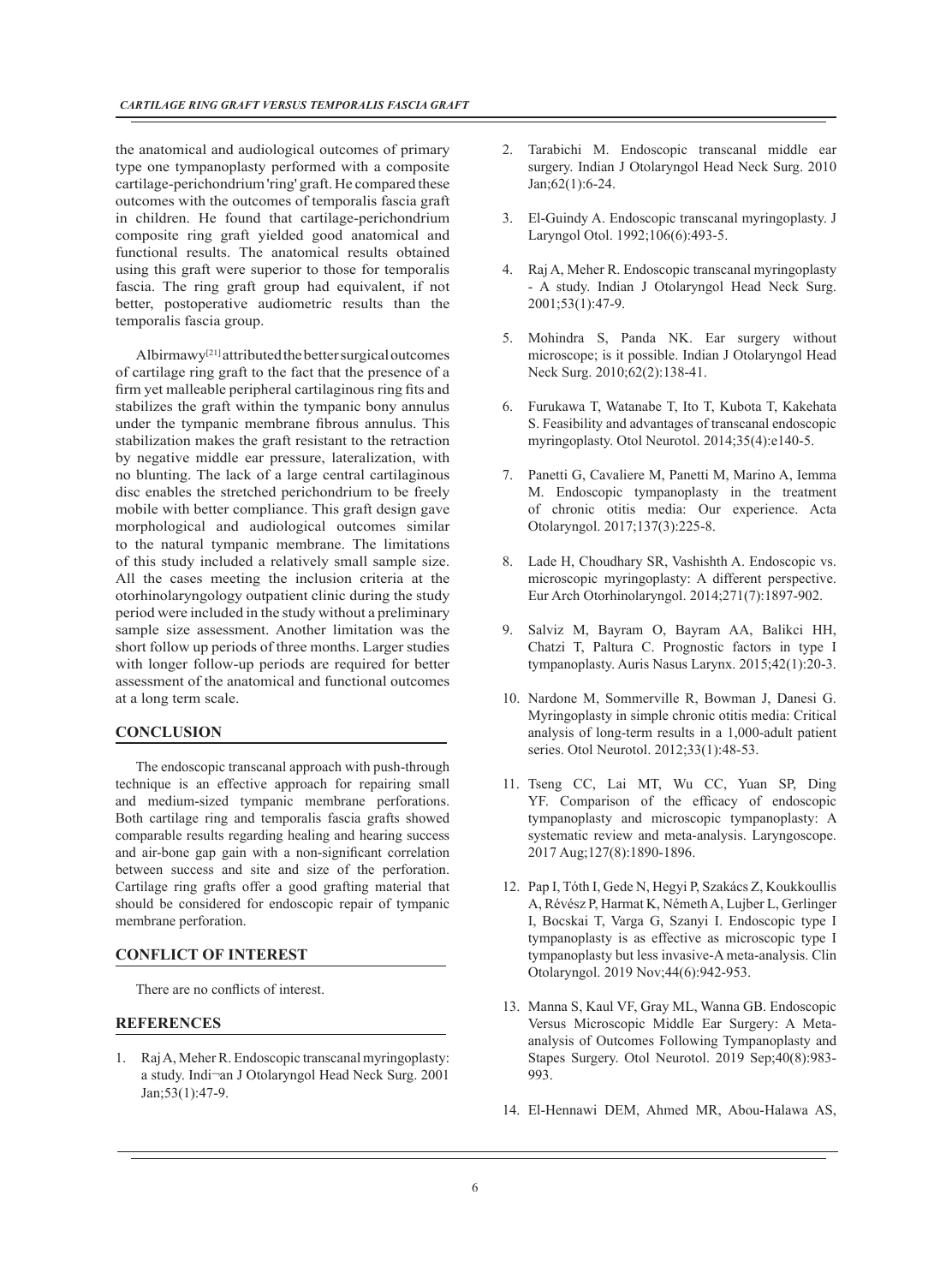Al-Hamtary MA. Endoscopic push-through technique compared to microscopic underlay myringoplasty in anterior tympanic membrane perforations. The Journal of Laryngology & Otology. Cambridge University Press; 2018;132(6):509-13.

- 15. Erden B, Gülşen S. Evaluation of Surgical and Audiological Outcomes of Push-Through Myringoplasty and Underlay Cartilage Tympanoplasty in Repairing Anterior Tympanic Membrane Perforations. J Craniofac Surg. 2020 Sep;31(6):1709- 1712.
- 16. Lou Z. Endoscopic myringoplasty in pediatric patients: a comparison of cartilage graft push-through and underlay fascia graft techniques. Acta Otolaryngol. 2020 Jul 10:1-6.
- 17. Mohamad SH, Khan I, Hussain SS. Is cartilage tympanoplasty more effective than fascia tympanoplasty? A systematic review. Otol Neurotol. 2012 Jul;33(5):699-705.
- 18. Yang T, Wu X, Peng X, Zhang Y, Xie S, Sun H. Comparison of cartilage graft and fascia in type 1 tympanoplasty: systematic review and meta-analysis. Acta Otolaryngol. 2016 Nov;136(11):1085-1090.
- 19. Jalali MM, Motasaddi M, Kouhi A, Dabiri S, Soleimani R. Comparison of cartilage with temporalis fascia tympanoplasty: A meta-analysis of comparative studies. Laryngoscope. 2017 Sep;127(9):2139-2148.
- 20. Debasish G, Arindam D, Sayan H, Arunabha S. Maximising Graft Take-Up in Type1 Tympanoplasty Using Peripheral Cartilage Ring and Perichondrium. Indian J Otolaryngol Head Neck Surg. 2018 Jun;70(2):290-294.
- 21. Albirmawy OA. Comparison between cartilageperichondrium composite 'ring' graft and temporalis fascia in type one tympanoplasty in children. J Laryngol Otol. 2010 Sep;124(9):967-74.